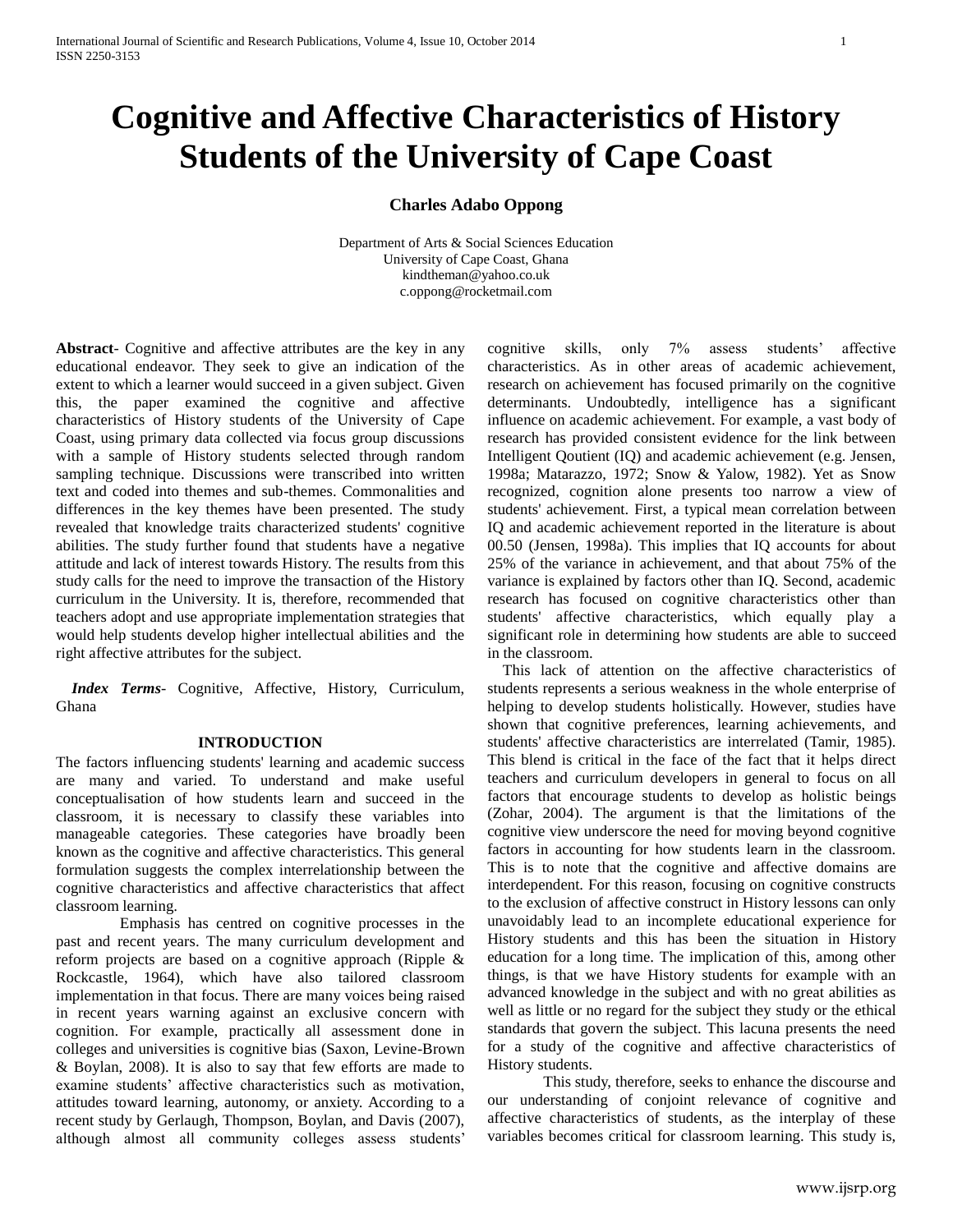however, limited to History students in the University of Cape Coast and it is the hope of the researcher that other interested researchers on this discourse will replicate this in other subject areas or institutions.

In the subsequent sections, the researcher discusses the definitions of cognitive and affective characteristics and the various theoretical perspectives, followed by an analytical framework, and an outline of the research methodology used for the study. This is followed by the results and discussion and, lastly, the conclusion and implications of the findings.

## **Definitions and Theoretical Perspectives** *Cognitive characteristics*

The cognitive domain involves knowledge and the development of intellectual skills (Bloom, 1956). This includes the recall or recognition of specific facts, procedural patterns, and concepts that serve in the development of intellectual abilities and skills. In a sense, cognitive characteristics are features that exhibit the working of a human mind. In the view of Piaget and Inhelder (1973), cognitive characteristics are mental skills and broadly range from memory skills to procedural skills, and from language skills to thinking skills. In general, the cognitive characteristics can be categorized into lower order cognitive skills such as recalling and listing; and higher order cognitive skills such as problem solving, hypothesis testing, decision making, evaluating, and self-reflecting (Sternberg, 1998). That is, the characteristics of cognition include the following: verbal reasoning, quantitative reasoning, abstract reasoning, and short term memory. Verbal reasoning is the ability of reasoning using concepts framed in words. It aims at evaluating the ability to think constructively, rather than at simple fluency or vocabulary recognition. This underscores the fact that students who intend reading History must possess verbal reasoning skills, in order to help them appreciate the subject History, considering its abstract nature. Quantitative reasoning is the application of mathematical concepts and skills to solve realworld problems, and it requires reasoning based on mathematical properties and relations, with a low demand on computation and high demand on reasoning with numbers, operations, and patterns. Quantitative reasoning cycle begins with the individual engaging in the act of quantification by identifying objects, their attributes, and assigning measures so as to understand it in numerical terms. It is not far from right by indicating that the mathematical aspect in History is obviously the dates in the subject, hence the need for quantitative reasoning in the study of History at any level in education. Research suggests that understanding time is heavily bound up with knowledge in mathematics. This presents difficulties for young people because of the wide range of systems used to describe time. A mapping exercise of any History textbook reveals a complex network of dates or time terms and markers that learners need to navigate in order to make sense of the History subject matter. Many of these terms and markers constitute the mechanics of time and are used to measure and reference events in the past (Taylor & Young, 2003). Quantitative reasoning also enables students to look at statistical tables and, knowing the broader historical contexts, draw conclusions from the raw data.

Abstract reasoning is the ability to analyze information and

solve problems on a complex, thought-based level. Abstract reasoning ability is important because it enables students to apply what they learn in complex ways. Since the subject History is abstract in nature, it is important for students of History to acquire an abstract reasoning ability in order to appreciate the subject. Another way to look at cognitive skills is to use Bloom's taxonomy: lower level skills are related to knowledge and comprehension, and higher level skills are related to synthesis and evaluation. In general, cognitive characteristics has to do with the emergence of the ability to think and understand issues.

## *Affective characteristics*

Birbeck and Andre (2009) rightly point out that the affective domain is a vague concept that could relate to so many aspects of teaching and learning. This is because most definitions of the affective area are grappling with important psychological traits such as motivation, self-esteem, and socialization. For example, Byrne [\(1984\)](http://scholar.lib.vt.edu/ejournals/JITE/v34n4/html/mcnabb.html) reports that self-esteem is closely related to academic achievement; however, it was not clear which factor was the cause and which was the effect. Bloom [\(1956\)](http://scholar.lib.vt.edu/ejournals/JITE/v34n4/html/mcnabb.html) contends that defining the affective domain involves a taxonomy that includes changes in interest, attitude, and values, as well as the development of appreciation and adequate adjustments. Krathwohl, Bloom & Masia [\(1964\)](http://scholar.lib.vt.edu/ejournals/JITE/v34n4/html/mcnabb.html) developed a similar classification system for affective characteristics. In his view, affective behaviours exist along a continuum of internalization, from initial awareness of a phenomenon to a pervasive actionoriented outlook on life. Krathwohl's et al. taxonomy was based on a concern with the degree of internalization (i.e. the degree to which an attitude, value, or interest had been incorporated into the personality). Anderson [\(1981\)](http://scholar.lib.vt.edu/ejournals/JITE/v34n4/html/mcnabb.html) also proposes that the affective dimension of students could be categorised by the characteristics of values, academic self-esteem, anxiety, interest, locus of control, attitude, and preferences. Anderson further suggested that these affective characteristics must: (a) include essential features of involved feelings and emotions, (b) be typical of the thoughts or behaviours of the person, (c) have intensity of strength of feelings, (d) have a positive or negative direction or orientation of feelings, and (e)have a target for which the feeling is directed. In all these conceptualisation, it is obvious thataffective features characterize the emotional area of learning reflected by beliefs, values, interests, and behaviours of learners (Krathwohl, Bloom & Masia, 1964; Smith & Ragan, 1999; Gronlund & Brookhart, 2009). That is, the affective domain includes the manner in which we deal with things emotionally, such as feelings, values, appreciation, enthusiasms, motivations, and attitudes. These thematic areas have been arrived at because Miller (2005) has indicated that affective learning is concerned with how learners feel while they are learning, as well as with how learning experiences are internalised so they can guide the learner's attitudes, opinions, and behaviour in the future. It is also important to further clarify the concepts of attitude, interest and value since these words appear to be the hub of the conceptualisation of the affective characteristics. Attitudes are lasting pattern of beliefs and opinions which predispose reaction to objects, events, and people. Attitude serves as brief composites of ones beliefs. These attitudes with regard to learning can be either positive or negative and each has an influence on learning. For instance, a learner who has a negative attitude towards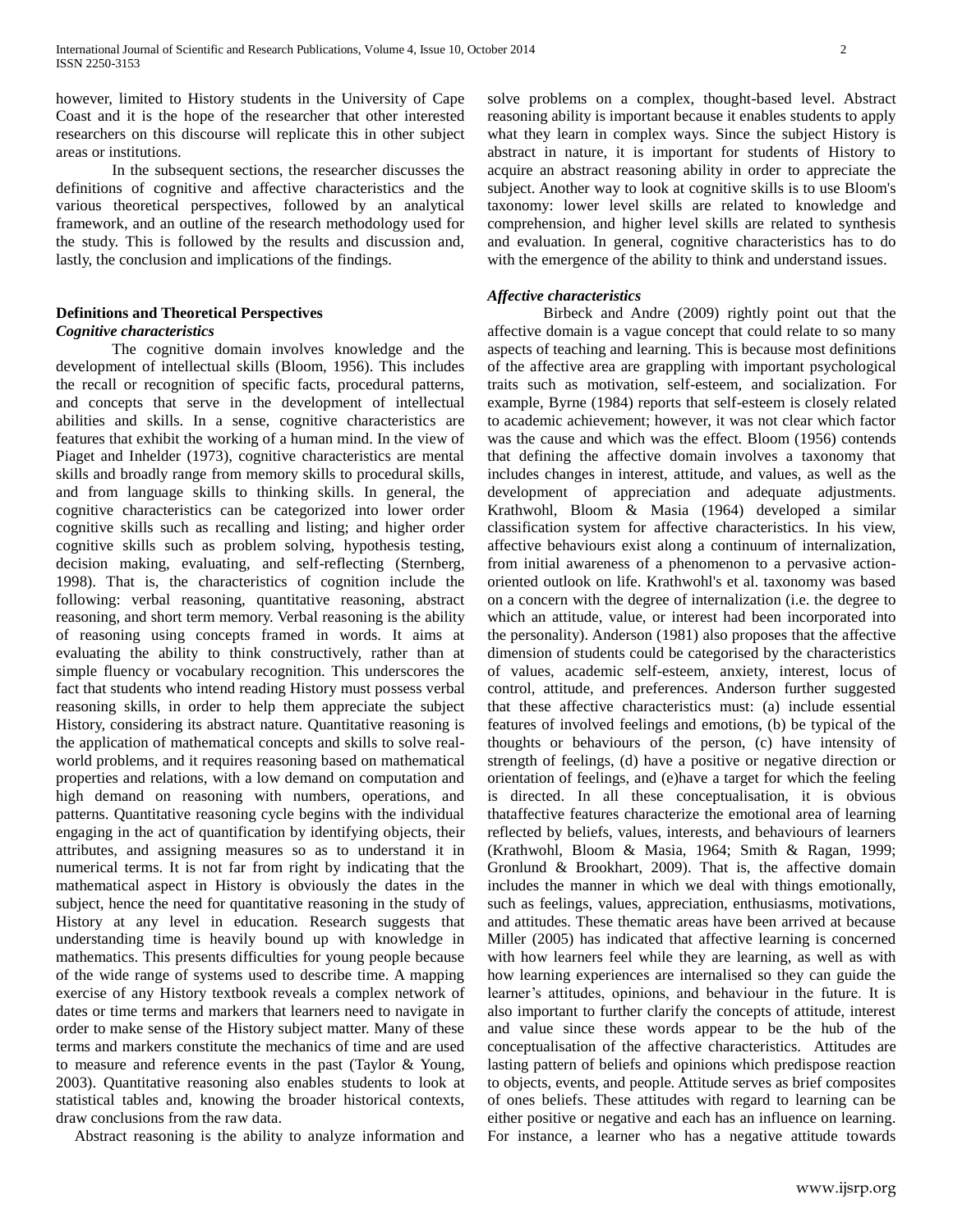reading as a result of fear for reading will not have any interest in choosing a programme of study in the humanities, which include History. In a similar vein, a History student's attitude will have an influence on how he/she learns the subject as Huberman (1983) observes that the psychological state of a person can have either positive or negative effect on an implementation process.

 Values as characteristics of affective in general are the important and lasting beliefs or ideals shared by the members of a culture about what is good or bad. With respect to learning, values are the ideals that learners view as important to learning and will have a bearing on their lives after studying that particular subject of study. This variable becomes critical in History education because how students value History will inevitably relates to the inputs they make in the learning of the subject. It has been reported severally that students do not value History because of perceived lack of job opportunities for History graduates (e.g. Dwarko, 2007; Cobbold & Oppong, 2010). Interest, on the other hand, describes the cognitive and affective (attitude) relationship between a student and a particular subject in relation to its subject matter. This therefore means that a learner's performance in History could be based on the interest that the learner has for it and the effort that one will make towards the study of History.

On the basis of the foregoing definitions and conceptualisation of cognitive and affective characteristicsIn summary, Bloom's (1956) and Krathwohl, Bloom and Masia (1973) conceptualisation of cognitive and affective domainsis deemed relevant to this study. It is thus employed as the analytical framework for the study. The choice of the twodimensional taxonomies was informed by two main reasons. First, the choice was made against background of the nature of the discipline (History). History by its nature is more cognitive focused, which demands low and high order thinking skills to enable a learner understand and appreciate the issues involved. Secondly, the interest and attitude of those who study the subject as well as how they value the subject affect the inputs that they make towards the subject. That is, the cognitive and affective domains provide a framework for teaching, assessing and evaluating the effectiveness of lesson design and delivery, and also the retention and its effect on the learner.

## **Analytical Framework**

Bloom's (1956) and Krathwohl, Bloom and Masia (1973) Taxonomies of Learning Domains – Cognitive and Affective Domains - is adopted to guide the study. The various theoretical underpinnings discussed below form the basis of analyses in this paper.

# *Cognitive Domain*

The cognitive domain which emphasizes intellectual outcomes is divided into categories or levels. The key words used and the type of questions asked may aid in the establishment and encouragement of critical thinking, especially in the higher levels (Bloom, 1956).

*Level 1: Knowledge* – Knowledge is defined as the remembering of previously learned material. This involves the recall of a wide range of materials, from specific facts to complete theories, but all that is required is for the student to bring to mind the appropriate information.

*Level 2: Comprehension* – Comprehension is defined as the ability to grasp the meaning of materials. This is usually shown by translating material from one form to another (words to numbers), by interpreting material (explaining or summarising), and by estimating future trends (predicting consequences or effects). These learning outcomes go one step beyond the simple remembering of material, and represent the lowest level of understanding.

*Level 3: Application* – Application refers to the ability to use learned material in new and concrete situations. That is, solving problems by applying acquired knowledge, facts, techniques and rules in a different way. This level is mostly used in the History subject to test students' mastery of various topics treated. In this case, students are usually required to demonstrate how a past event has come to affect present generation.

*Level 4: Analysis* – Analysis pertains to the ability to break down material into its component parts so that its organisational structure may be understood. This includes the identification of the parts, analysis of the relationships between parts, and recognition of the organisational principles involved. Learning outcomes here represent a higher intellectual level than comprehension and application because they require an understanding of both the content and the structural form of the material. This level is very useful in the study of History, in that History students are required to analyse historical happenings and throw more light on the causes and effects of the past. Since historical happenings or events are past and gone, their reasons and motives are unknown to those studying it in the present. It is, therefore, the place of the History student to make inferences and come out with the reasons or motives behind those past happenings.

*Level 5: Synthesis –* Synthesis is concerned with the ability to put parts together to form a new whole. This involves the production of a unique communication (theme or speech), a plan of operations (research proposal), or a set of abstract relations (scheme for classifying information). Learning outcomes in this area stresses creative behaviours, with major emphasis on the formulation of new patterns of structures. This level is essential in the study of History for the very reason that the past is reconstructed through the use of different sources and information. This level becomes critical as students need the ability to put different information together to make interpretation and meaning.

*Level 6: Evaluation* – Evaluation, the last of the six, is concerned with the ability to judge the value of material (statement, novel, poem, research report) for a given purpose. The judgments are to be based on definite criteria. These may be internal criteria (organisation) or external criteria (relevance to the purpose), and the student may determine the criteria or be given them. Learning outcomes in this area are highest in the cognitive hierarchy because they contain elements of all of the other categories, plus conscious value judgments based on clearly defined criteria. History as a subject is very subjective (Burston, 1927). This is because historical materials are written by people who have different philosophy and from diverse backgrounds and these backgrounds as well as philosophical orientations tend to affect their perspectives on the historical events that they write. It is, therefore, the place of the History student to recognise these subjective tendencies by comparing several historical materials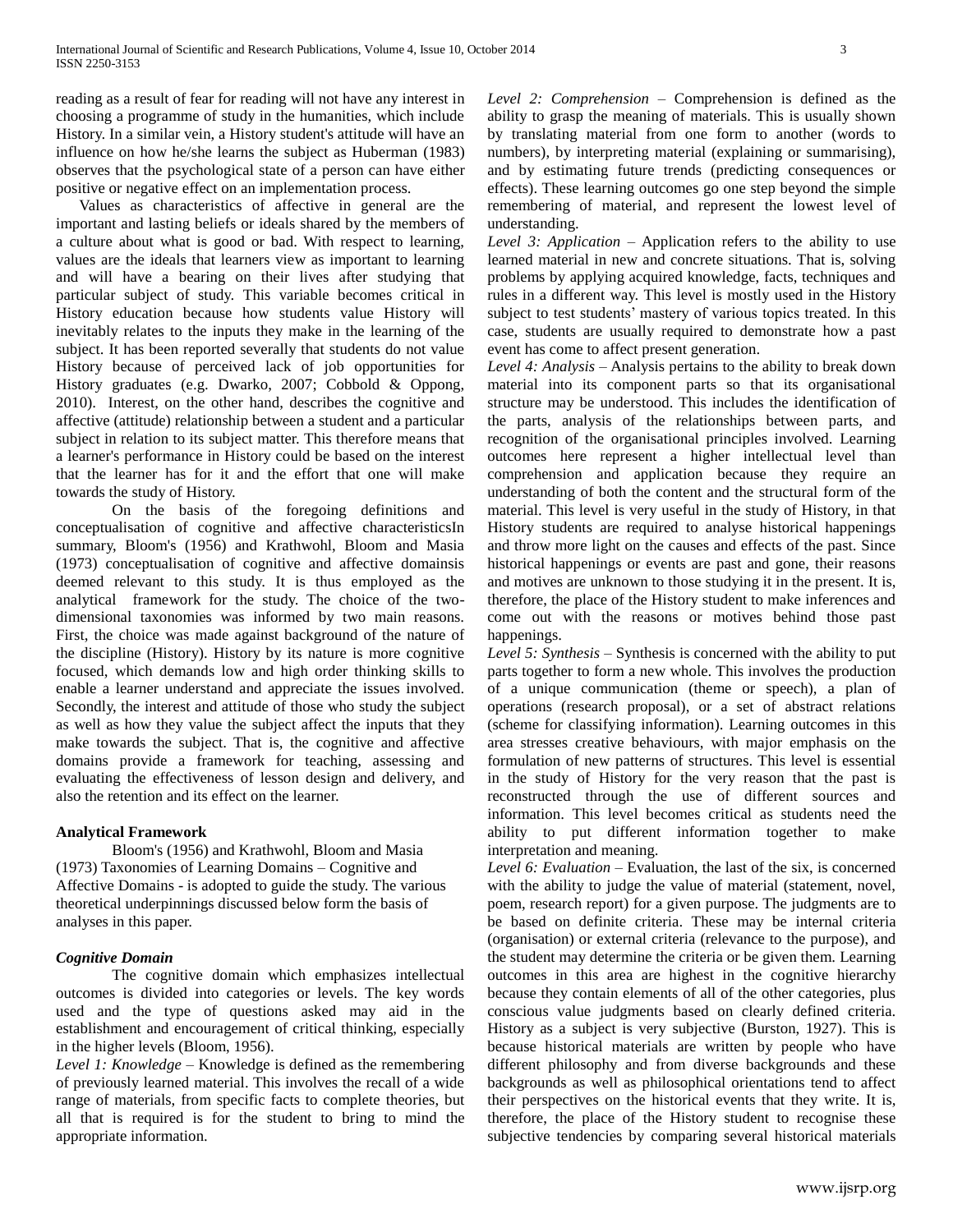on any event that they study. Evaluative skills therefore become critical.

## *Affective Domain*

Krathwohl et al., (1964) proposed a five level taxonomy of the affective domains which is also arranged in a hierarchy according to complexity.

*Level 1: Receiving –* Receiving refers to the learner's awareness of the topic, stimuli, event or issue and is willing and ready to learn about it or respond to it. That is, the learner's willingness to attend to particular phenomena of stimuli (classroom activities, textbook, music, etc.). From a teaching standpoint, it is concerned with getting, holding, and directing the learner's attention. Learning outcomes in this area range from the simple awareness that a thing exists to selective attention on the part of the learner. It follows therefore that in order to progress in the taxonomy; a learner must be aware of and attend to the issue or event in question. Where the learner fails to receive information, progress on affective hierarchy becomes stocked. A common example of this level of affective learning is History class attendance and concentration during classes at school. During the process of "receiving", the learner comes across new ideas and makes effort to understand them.

*Level 2: Responding –* Responding is concerned with the active participation on the part of the learner. At this level he or she does not only attend to a particular phenomenon but also reacts to it in some way. Learning outcomes in this area may emphasize acquiescence in responding (reads assigned material), willingness to respond (voluntarily reads beyond assignment), or satisfaction in responding (reads for pleasure or enjoyment). For example, a History student obeys class rules and regulations, complies with teacher's instructions and participates in History class activities as required.

*Level 3: Valuing -* Valuing is associated with the worth or value a student attaches to a particular subject, object, phenomenon, or behaviour. Valuing is based on the internalisation of a set of specified values, but clues to these values are expressed in the student's overt behaviour (Olatunji, 2013). At this level, the learner voluntarily manifests behaviours that are consistent with certain beliefs. For example, when a learner demonstrates kind gestures towards others, comes punctually to school, does and submits assignment as and when due. Students demonstrate "valuing" when they consistently prioritize time effectively to meet academic obligations(Gronlund& Brookhart, 2009).This variable becomescritical in History education because how students value the subject History will inevitably relates to the inputs they make in the learning of the subject. It has been reported severally that students do not value the History subject because of perceived lack of job opportunities for History graduates (e.g. Dwarko, 2007; Cobbold & Oppong, 2010).

*Level 4: Organisation -*Organisation is concerned with bringing together different values, resolving conflicts between them, and beginning the building of an internally consistent value system. Thus, the emphasis is on comparing, relating, and synthesising values. Learning outcomes may be concerned with the conceptualization of a value (recognises the responsibility of each individual for improving human relations) or with the organisation of a value system (develops a vocational plan that satisfies his or her need for both economic security and social

#### service).

*Level 5: Characterisation -* Characterisation relates to a value or value set" and this occurs when a student's behaviour is consistent and predictable as if it has been adopted as a life-style (Gronlund, 1991). In other words, the student has internalised the values to the extent that they characterise him or her as the person's attitude. The individual has a value system that has controlled his or her behaviour for a sufficiently long time for him or her to develop a characteristic "life-style." Thus, the behaviour is pervasive, consistent, and predictable. Learning outcomes at this level cover a broad range of activities, but the major emphasis is on the fact that the behaviour is typical or characteristic of the student. The issues discussed in the analytical framework informed the discussion of the results.

## **Methodological Approach**

This study was conducted on the qualitative research paradigm. The basic inputs for analysis in the study were data collected from selected level Four hundred (400) students in the University of Cape Coast. The use of these students was informed by the fact that they have studied the subject History for long, and were, therefore, in a position to share opinion on all the levels in the analytical framework more than level One (100) or Two (200) hundred students would share. Random sampling technique was used to select 16 (8 males and 8 females) students into focus groups. The proceedings of the fora were recorded as audio tapes and transcribed for making meanings for the discussion.

## **Results and Discussion**

The discussion is done within the framework adopted for the study.

# *Cognitive Characteristics*

In terms of the variables specified in the analytical framework, the study revealed that knowledge traits, to a large extent, characterised students' cognitive abilities. According to the discussants involved in the study, they are more comfortable with issues or questions that demand recall of facts, with few indicating that they prefer application questions that allow them to apply what they have learnt. Though the discussants acknowledged the existence and importance of the other levels of cognition, it became evident that their preference has been occasioned by a number of reasons. These reasons have been described in two ways. The first is related to the nature of the subject which discussants expressed makes them memorise facts for recalling. The following quotes communicate the reason: "The History subject is too abstract that I find it difficult so I always memorise whatever is taught in class". "The subject involves a lot of dates and factual statements that make me memorise for recalling, especially in examinations." The second reason was related to pedagogy. According to the discussants, the pedagogical practices of History teachers do not enhance any interactive class sessions that enable them to participate during instructional time. This, they noted, do not allow them to ask questions to further clarify issues they do not understand. One discussant summarised this as: "The History lecturers always lecture, give notes for us to copy and do not allow us to even ask questions. So the things we are taught are not understandable so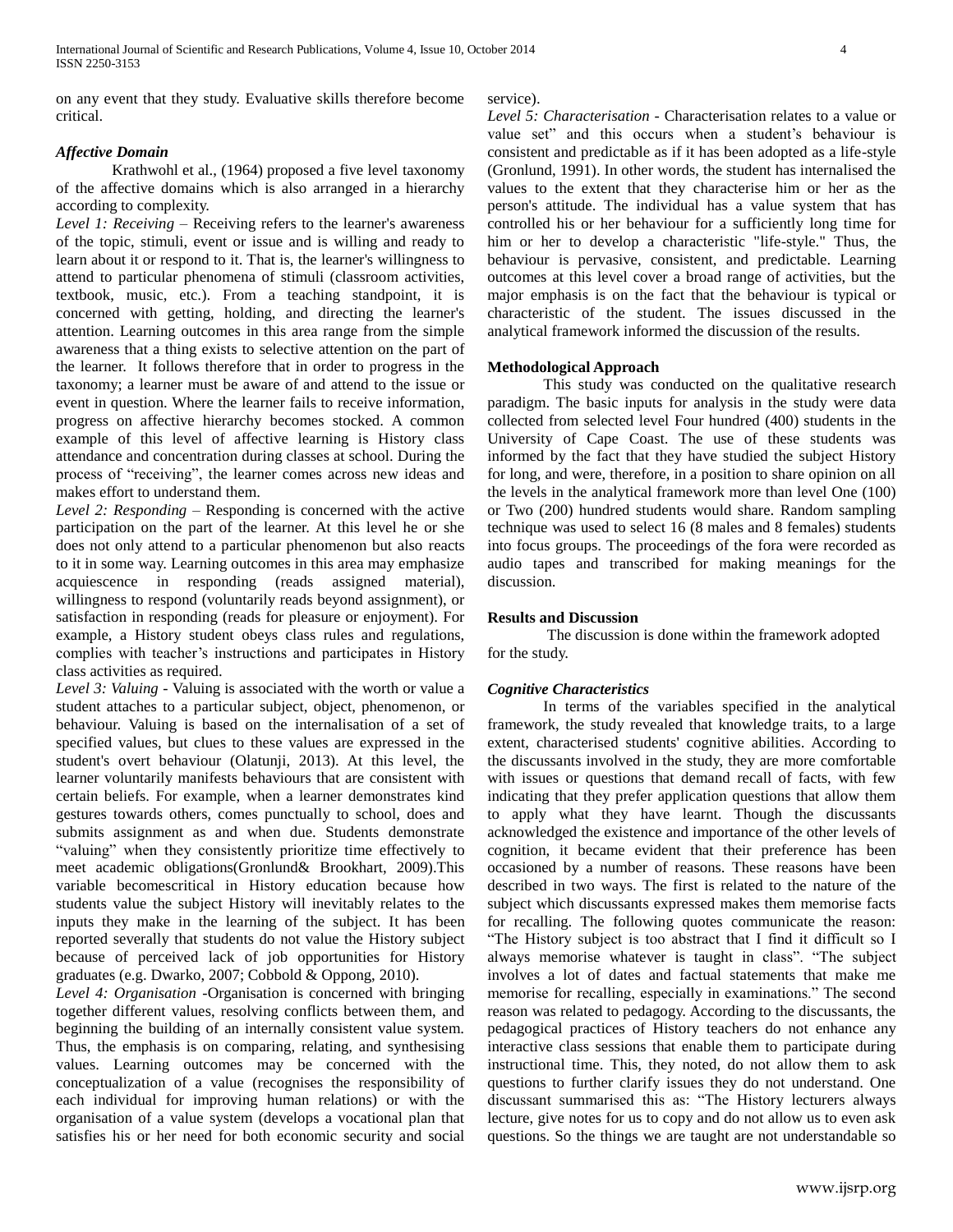we just memorise for examinantion." This implies that the nature and the methods of teaching the subject have made them appreciate recalling of information at the level of the taxonomy. AsLarsson, Booth and Matthews (1998) indicate students engage in note taking for the purpose of passing the examinations which, certainly as far as History is concerned, is the regurgitation of factual knowledge. As a follow up question, they were asked how they saw and handled examination questions that demanded application, analysis and evaluation of certain historical information. To confirm their earlier submission, they noted that the kind of questions that were asked in their examinations further made them memorise whatever they were taught for recalling. A discussant was very emphatic: "You know what, the questions they [lecturers] ask only ask you to reproduce what they taught you. Any attempt to write them the way you understand them, I bet you they would mark you down."

One could reasonably argue that students' cognitive abilities are dependent or shaped by conditions outside them [students] which relate to the subject being studied and classroom practices. Thus, the students felt that the single most important factor that influences their cognitive characteristics is shaped by the subject and its teaching. One could reasonably conclude that, the use of small groups and other appropriate methods for instructional purposes are rare and student presentations are limited. Classroom proceedings focus on the teacher, who elaborates at length in a final lesson. The blackboard is used to enhance teacher explanation and to aid note taking by students. Few questions are raised by either teacher or students (Rohlen & Le Tendre, 1996).

The finding on this issue further contributes to the debate on the discourse that History is learnt by memorisation (Oppong, 2013). This suggests that there is no difference in students' opinions in the study and what the literature says on how students study History. Contrary to the ubiquitous optimistic belief that History as a subject demands higher order thinking skills such as application, analysis, synthesis and evaluation, it appears that History students in this study seem to operate at a lower cognitive level with regard to historical reasoning. If these students view the study of History mostly as memorisation and recalling, then they are operating at what Hallam (1970) describes as the concrete operational level of thinking in Sigmund Frued's psychoanalytic theory. According to Hallam, such students possess the ability to give organized answers, yet very often their responses are limited to what is immediately apparent in the text. Given this, it means that History students deny themselves of the development of other important intellectual skills, such as critical thinking and imaginative skills that the study of History seeks to give to those who study it. In a similar disposition, the relevance of the other higher levels as conceptualised in the framework for the study of History would also be missing in appreciating the past. It is necessary, therefore, that teachers guide students beyond this threshold to the point where they could move past historical dates to engage in deeper probing about the meaning of the events associated with historical dates and places (Joseph, 2011). This would help History students develop high intellectual abilities for the study of History, and also apply them in their later lives. This is because History makes significant cognitive demands on young people. It requires students to explore time scales longer than

their own lives, connect with complex political and religious ideas, and immerse themselves in lifestyles far removed from their own experiences (Taylor & Young, 2003).

## *Affective Characteristics*

The focus group discussions show that affective characteristics also play critical roles in the study of History. For instance, on the element of receiving, the results show that the History students used in the study admitted their awareness of the History topics to be treated on semester basis but attendance at lectures and concentration are not appreciable in their case. They noted that this position is triggered by instructional practices related to teaching. This quotation is illustrative:

"We are given course outlines at the beginning of the semester and that gives us an overview of what we are going to treat for the semester. But some of us don't attend lectures often, however, when we attend concentration is not all that good. The reason is that, how the History lecturers teach is so boring that you don't wish to go for lectures. They just lecture and dictate notes which don't make the class exciting for concentration."

Obviously, this attitude of students is worrying.

In relation to responding, the discussion revealed that the students show commitment to certain activities required of them relative to institutional requirement. The following quotes are explanatory: "I do class assignments, quizes, exercises because these would be used for grading," "I participate in those activities that would be used for determining my grade." It is obvious from these responses that students' actions at this level of the affective domain are not voluntary but dependent on University's policies and how it would affect their academic progress. It means that certain class activities that are not considered as part of scoring points for students are not participated by students. It is against this situation that some educationists have suggested that other class activities such as discussions, conduct, among others, must be scored. This, they believe would shape students' attitude towards their profession in their later lives (Oppong, 2013).

With respect to valuing, the results showed that students do not have internalised values that reflect in their overt behaviours towards the subject. Respondents indicated that they do not place any value to the study of History. This assertion was made in comparable terms with other subjects they study. It was evident that they attached much seriousness to other subjects more than History because of earlier reasons articulated. "I like studying my other courses more than History because after all History is not so much important to me," "Because of how the subject is and how it is being handled I don't really attach any seriousness to it and it is obvious." These observations indicate that the learners noted mainly the nature of the subject and how the subject is being delivered in class as reasons that do not make them value History. This finding corroborates several studies and comments that the nature and instructors practices regarding History make the subject not appealing to students (e.g. Marwick, 2001; Cobbold & Oppong, 2010; Dwarko, 2007).

The issue of organisation of students' affective characteristics was not different from the responses on valuing. Clearly, the respondents did not demonstrate anything, during the discussions, in relation to organisation as conceptualised in the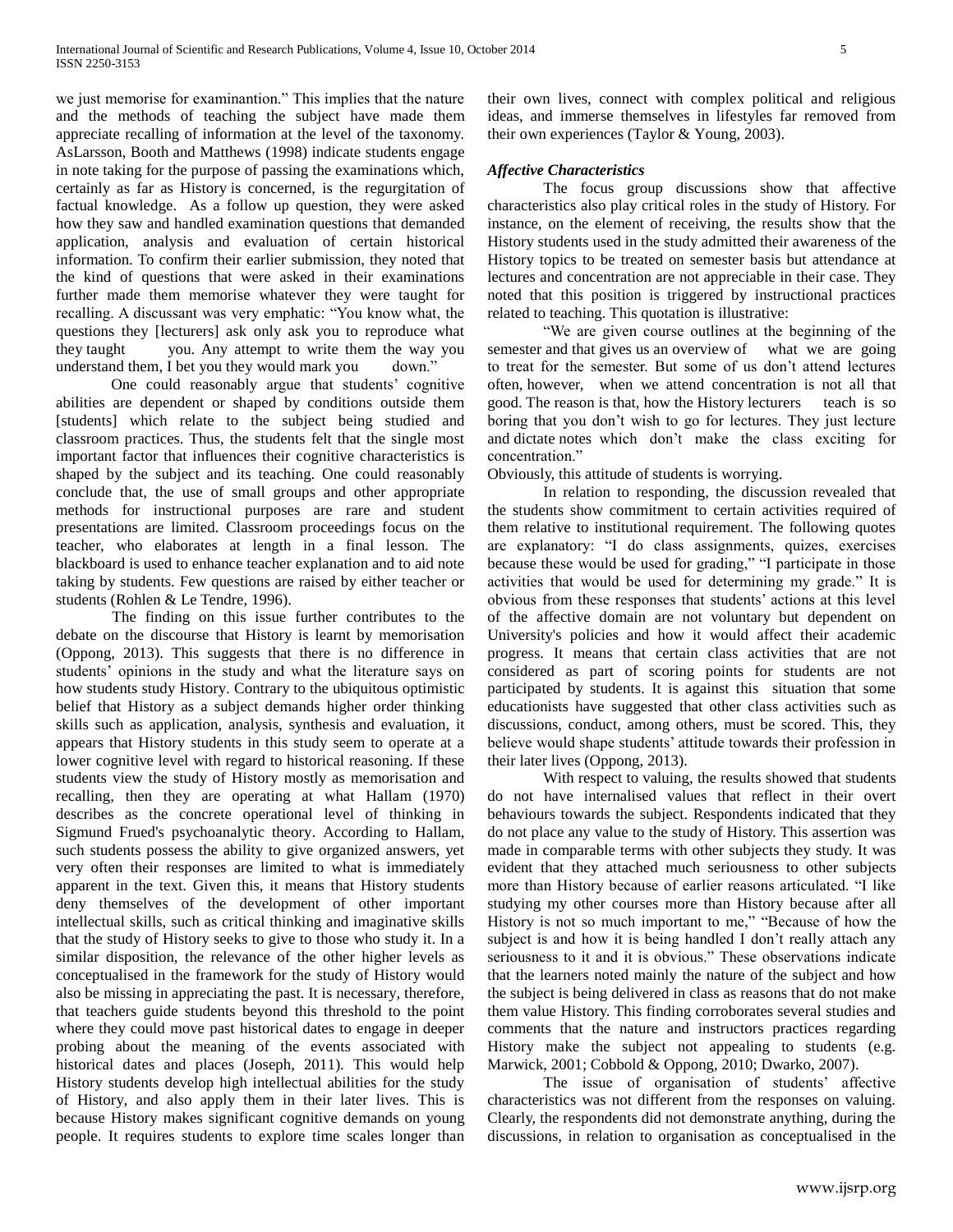framework. Indeed, there was a clear admittance that they do not accept responsibility for their own behaviour. This is because they explain that their behaviour towards the subject have been as a result of factors related to the subject and its implementation. It also emerged that the students did not prioritise time effectively to meet the needs of the subject, which demands extensive reading from many sources. Finally, responses on characterisation as captured in the framework show that History students in the study rely on lecture notes when studying History. Group studies were noted as something that was practised. The following quotes communicate their intents: "my style has been that I read only the lecture notes for exams and so I don't go for any group discussion," "The lecturers expect us to reproduce what they have given, so I rely only on the lecture notes." These imply that the value system that controls their behaviour is what they are expected to do in an examination which has become characteristic of the students.

#### **Conclusions and Implications**

Following the discussion in this paper, it can be deduced that History students' cognitive characteristics relative to their study of the subject is identified at the level of knowledge as captured in the framework. This suggests that the students are likely to be engaged in recall of historical facts without examining historical facts as it requires of them. The affective characteristics of the students could be summarised as not appreciative since it was evident that their approach and how they value the subject History is not what is expected. Obviously, the students do not have a favourable attitude or interest, and do not value the subject. However, Popham (2011) argues that the reasons such affective variables such as students' attitudes, interest and values are important are because they typically influence future behaviour. He highlights further that it is necessary to promote positive attitudes towards learning because students who have positive attitudes towards learning today will be inclined to pursue learning in the future. This means that such students are likely to drop the subject in their later years in school.

There is a clear assumption that affective learning is a by-product of cognitive learning. The reason is that students' articulation that they memorise whatever they are taught for examination purpose and not necessarily for proper understanding for later use is a confirmation of how they feel and behave towards the study of the History subject. For this reason, it is argued that affective learning outcomes do not need to be indicated, taught, or assessed separately. Furthermore, it is maintained that there are in fact, close parallels between Bloom's taxonomy for the cognitive domain and Krathwohl, et. al's taxonomy for the affective domain (Smith & Regan, 1999) and because of this, special attention should not be given to the affective domain. The crux of the argument is that within a learning environment, if the implementing agents adequately process the inputs into the system, the desired output can be attained.

On pedagogical practices, the call here in this paper is not different from several others on History instructional practices articulated by many scholars in History education (e.g Marwick, 2001; Cobbold & Oppong, 2010; Dwarko, 2007,

Shemilt, 2000). It became clear from the results that students' cognitive chararcteristics have been occasioned, largely, by how the subject is taught, which does not engage students actively. This implies that students would be more involved in the use of higher order thinking skills if the curriculum is transacted more interactively, which would allow students to question historical facts and further engage in analysis and evaluation of historical events. Regarding assessment, the conclusion and the twodimensional taxonomy emphasizes the need for assessment practices to extend beyond discrete of knowledge to focus on more complex aspects of learning and thinking. Such assessment practices will not only discourage memorisation in History but it will also help students to develop higher intellectual skills, which the disciplinary canons dictate.

## **REFERENCES**

- 1. Anderson, L.W. (1981). *Assessing Affective Characteristics in Schools.* Ally & Bacon, Boston
- 2. Birbeck, D & Andre, K (2009). *The affective domain: beyond simply knowing*. ATN Conference, RMIT University.
- 3. Bloom B. S. (1956). *Taxonomy of Educational Objectives, Handbook I: The Cognitive Domain.* New York: David McKay Co Inc.
- 4. Burston, W. H. (1972). *Principles of history teaching.* London: Methuen Education.
- 5. Byrne, B. M. (1984). The general/academic self-concept nomological network: A review of construct validation research. *Review of Educational Research,* 54, 427 – 456.
- 6. Cobbold, C. & Oppong, A. C. (2010). Re-echoing the place of History in the school curriculum. *InternationalJournal of Educational Leadership 3(3).*
- *7.* Cobbold, C. & Oppong, A. C. (2010). Assessing instructional resources and methods of teaching history in senior high schools in the Central Region of Ghana. *International Journal of Educational Leadership 3*(3).
- 8. Dwarko, D. A. (2007). History-The ailing subject: The need for revival in the  $21<sup>st</sup>$  century. In D. E. K. Amenumey (pp.167-178). *Challenges of Education in Ghana in the 21st Century*. Woeli Publishing Services. Accra.
- 9. Gerlaugh, k. Thompson, L. Boylan, H and Davis, H (2007). National Study of developmental education11: Baseline data for community colleges. *Research in Developmental Education*, 20 (4), 1-4.
- 10. Gronlund, N. E., & Brookhart, S. M. (2009). *Writing instructional objectives* (8th ed.). Upper Saddle River, NJ: Pearson Education.
- 11. Hallam, R. N. (1970). Piaget and thinking in history. In M. Ballard (Ed.), *New movements in the study and teaching of history* (pp. 163–178).Bloomington, IN: Indiana University Press.
- 12. Huberman, A. M. (1983). School improvement strategies that work: Scenarios. *Educational leadership*, *41*(3), 23-27.
- 13. Jensen, A. R. (1998a). Adoption data and two *g*-related hypotheses. *Intelligence, 25,* 1–6.